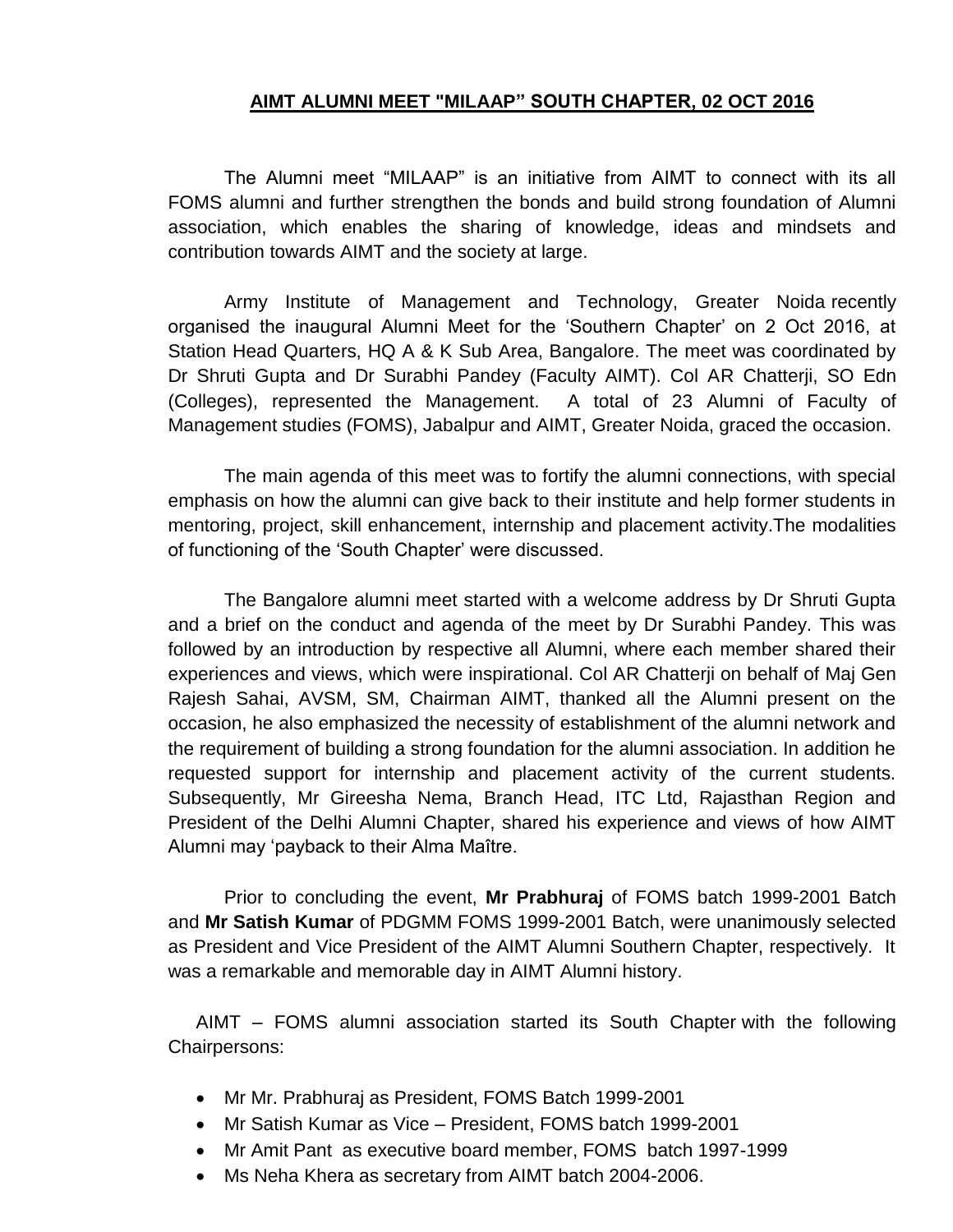| S.No           | <b>Name</b>        | Company                                     | <b>Designation</b>                                              | <b>City</b>      | <b>Batch</b> |
|----------------|--------------------|---------------------------------------------|-----------------------------------------------------------------|------------------|--------------|
| 1              | <b>Amit Pant</b>   | <b>IBM</b> Inida                            | Managing<br>Consultant                                          | Bangalore        | 1997         |
| $\overline{c}$ | <b>Pinkey Dey</b>  | <b>WIPRO</b>                                | Manager                                                         | Bangalore        | 1999         |
| $\overline{3}$ | Pabhuraj K/s       | Reliance<br><b>Trends</b>                   | <b>DGM</b>                                                      | Bangalore        | 1999         |
| 4              | Satish Kumar       | Capgemini                                   | Program<br>Manager HR                                           | Bangalore        | 1999         |
| 5              | Shubha<br>Asthana  | <b>HDFC</b>                                 | <b>Branch</b><br>operation<br>Manager                           | Bangalore        | 2001         |
| 6              | Gaurav<br>Asthana  | Vodafone                                    | <b>AGM</b>                                                      | Bangalore        | 2001         |
| $\overline{7}$ | Gireesha<br>Nema   | <b>ITC</b> Limited                          | <b>Branch Head</b>                                              | Jaipur           | 2000         |
| 8              | Namrata Singh      | Sinful Oven                                 | Owner<br>/entrepreneur                                          | Bangalore        | 2000         |
| 9              | Neha Khera         | Accenture                                   | Manager                                                         | Bangalore        | 2004         |
| 10             | Chavi              | Network 18<br>media &<br>Investment<br>Ltd. | Regional<br>Manager<br>(South)<br><b>Digital Media</b><br>sales | Bangalore        | 2006         |
| 11             | V. Arun            | <b>WNS</b><br>Global<br><b>Services</b>     | Deputy<br>Manager                                               | <b>Bangalore</b> | 2007         |
| 12             | Pooja Yadav        | <b>Matrix Soft</b>                          | Marketing<br><b>Strategist</b>                                  | Bangalore        | 2011         |
| 13             | Aparna             | Whatfix                                     | HR /admin                                                       | Bangalore        | 2009         |
| 14             | Naveen<br>Parashar | Grant<br>Thornton                           | Manager<br>Operations                                           | Bangalore        | 2009         |
| 15             | Anoop John         | True<br>Influence<br>India Pvt<br>Ltd       | <b>Sales</b><br>enablement<br>lead                              | Bangalore        | 2010         |
| 16             | Vineet<br>Upadhaya | Redington                                   | Product<br>Manager at<br>Redington<br>India Ltd                 | Chennai          | 2012         |
| 17             | Natalia Nagar      | Redington                                   | Product<br>Manager at<br>Redington                              | Chennai          | 2012         |

India Ltd

The meet was well attended by 23 Alumni of both FOMS and AIMT. The list is as under: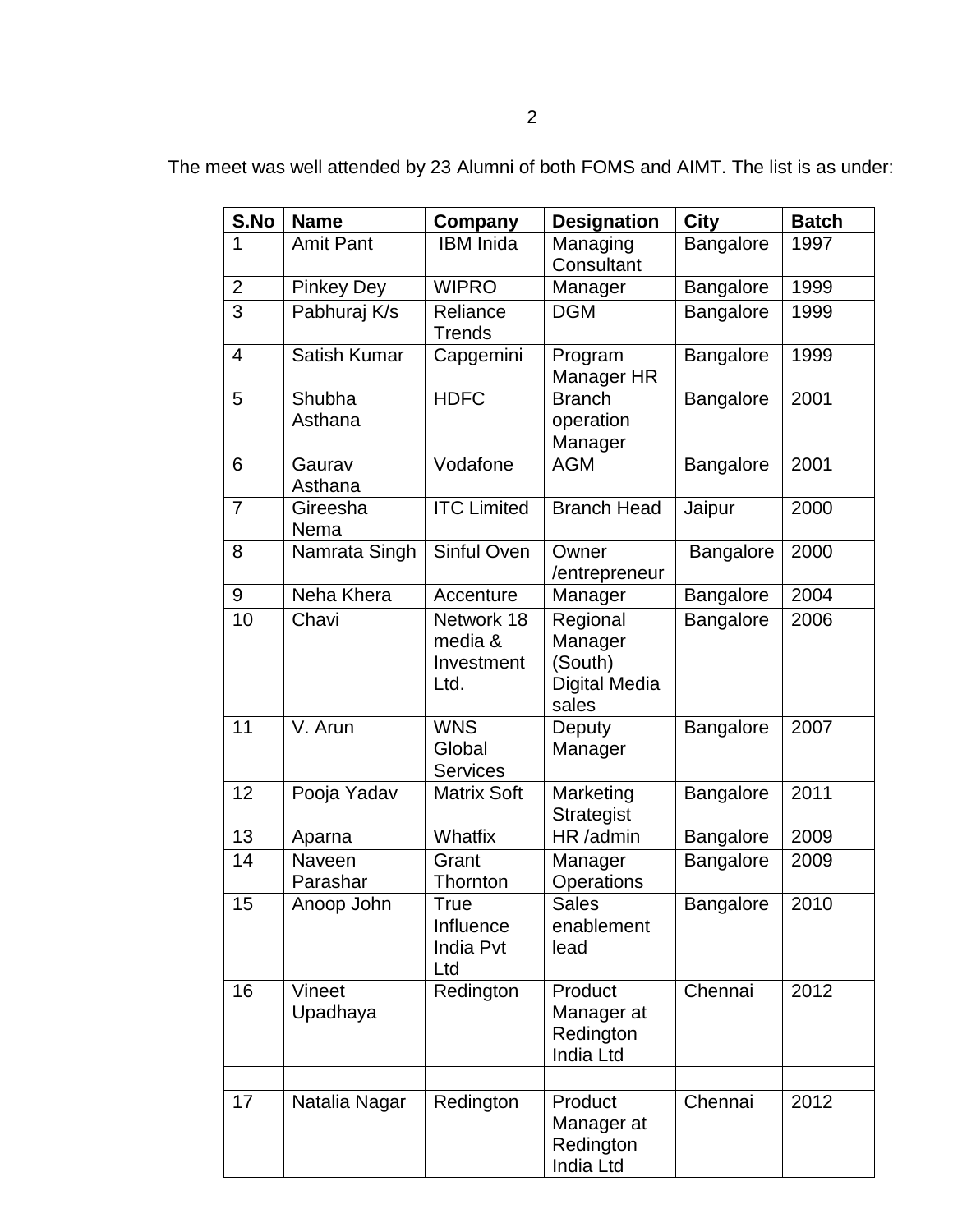| S.No | Name                | Company                               | Designation         | City             | <b>Batch</b> |
|------|---------------------|---------------------------------------|---------------------|------------------|--------------|
| 18   | Vasantahan          | <b>NMT</b><br>shipping Pvt<br>Ltd     | commercial<br>sales | Chennai          | 2012         |
| 19   | Sugam Khosla        | <b>TESCO</b>                          | <b>Lead Finance</b> | Bangalore        | 2013         |
| 20   | <b>Vishal Khare</b> | Digi<br>Captions<br>India Pvt<br>Ltd. | English editor      | <b>Bangalore</b> | 2013         |
| 21   | Sonu Mishra         | J.P Morgan<br>Chase & Co              | Analyst(CIB)        | Bangalore        | 2013         |
| 22   | Tushardeep<br>Sinha | <b>PWC</b>                            | Associate           | <b>Bangalore</b> | 2013         |
| 23   | Sachin Bisht        | Apple<br>stores                       | <b>Sales</b>        | Bangalore        | 2013         |